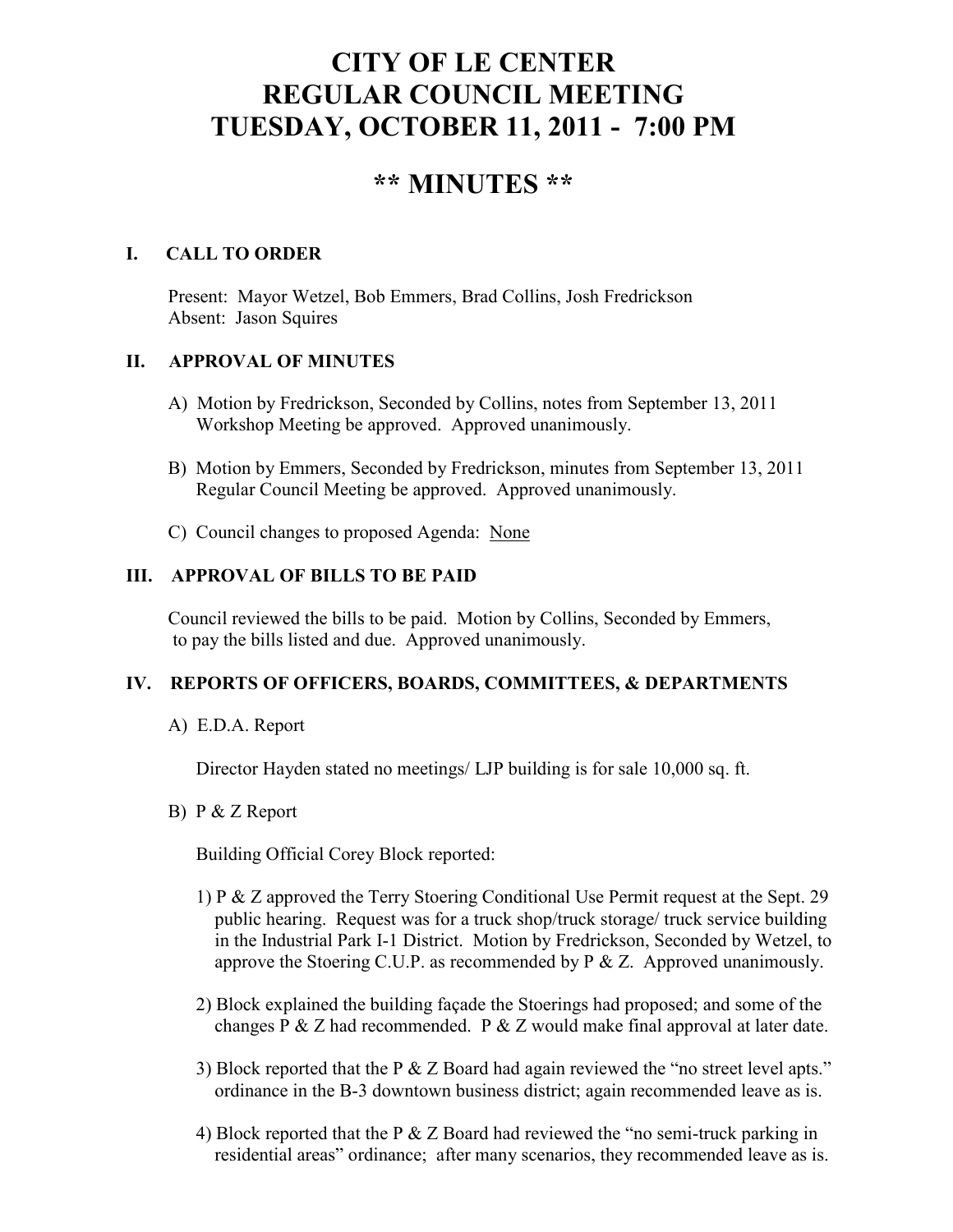C) Municipal Liquor Store

On-Sale Mgr. Mike Nelson gave a brief September report: Sales were \$67,561: down \$4100 from August; and up \$570 from Sept. 2010. Nelson also reported: Thurs. night poker will start Nov. 3/ Sundays open for NFL football has been slow/ only  $\frac{1}{2}$  the teams for darts & pool league this year-very slow/ wine & beer tasting fund-raiser for Post Prom Party set for November 17  $\omega$  6:30 – 9:00 pm.

1) Discussion on new F/T hire: final decisions will be made at November meeting.

D) Police Department

Police Chief Pfarr reported on the police activities for month of Sept.: 203 calls/ 2,704 miles patrolled. Pfarr also reported: Homecoming generated some 50 calls and 14 complaints/ thefts in the city are creeping up again.

E) Water, Sewer, Streets, Parks

Public Works Superintendent Curt Roemhildt gave his monthly report:

- $\div$  Water- 1) Letter from MDH- lead & copper sampling tested out to "Good"/ flushing of hydrants around city is done.
- Streets- putting cold-mix down later in week/ leaf pick-up Oct.31, Nov.7, Nov.14.
- Wastewater- main lift-station at WWTP is under major scheduled repairs/ generator at city hall is up and running after much repair work done by our own city crew.
- F) Bolton & Menk Engineering (Joel Hawbaker, Engineer)
	- 1) 2010 Minnesota Street Project- Engineer Hawbaker reported the county engineer is considering having the general contractor "grind" out the humps in the concrete street along West Minnesota Ave./ streetlight "backs" issue for lights shining out the back towards the houses. Committee set to work on assessment roll: Mayor Wetzel, Councilman Collins, Administrator Collins, Engineer Hawbaker.
	- 2) After some funding discussion: Motion by Fredrickson, Seconded by Wetzel, YES- Bolton & Menk do the street survey for Lexington Ave. from Hwy 99 all the way north to Bowler Street/ Bowler Street east over to Cordova Ave./ and Park Ave., Waterville Ave., & Montgomery Ave. north of Bowler Street in anticipation of a 2012 street reconstruct project. Approved unanimously.
- G) Fair Association- Nancy Stauff reported: fair assoc. looking for a way to get the semi truck parking area cleaned up and back to an "overnight parking" area only. Council agreed the parking was meant to be overnight only. Council agreed the fair assoc. should take any necessary means to keep it that way/ see what actions the fair board wants to take to achieve this/ keep working together with city staff on the issue.

#### **V. PUBLIC FORUM** *(Including budget and/or levy comments)*

There were no petitions, requests, or communications from the general public.